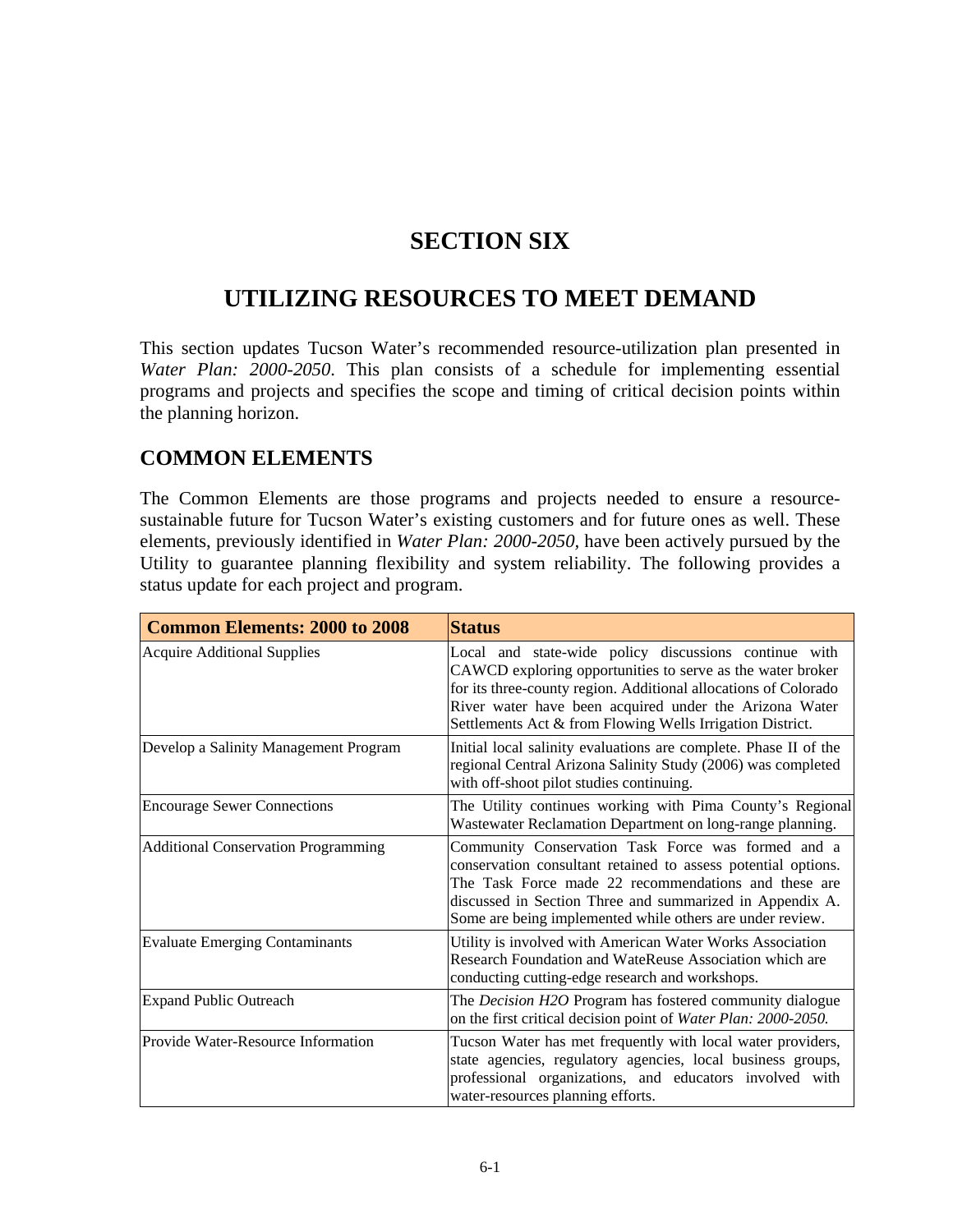| <b>Common Elements: 2000 to 2008</b>           | <b>Status</b>                                                                                                                                                                                                                                      |  |
|------------------------------------------------|----------------------------------------------------------------------------------------------------------------------------------------------------------------------------------------------------------------------------------------------------|--|
| <b>Pursue Regional Cooperation</b>             | Regional cooperation on long-range planning assumptions has<br>been greatly improved. Several cooperative opportunities are<br>currently under discussion in the local water community.                                                            |  |
| Reduce Lost and Unaccounted for Water          | The Utility has established a capital program to replace aged<br>meters in the distribution system to obtain more accurate<br>water delivery information. A comprehensive system-wide<br>"water audit" will be conducted in the near future.       |  |
| <b>Conduct SAVSARP Feasibility Assessment</b>  | Complete – the facility is under construction.                                                                                                                                                                                                     |  |
| <b>Construct Spencer Interconnect Pipeline</b> | This project has been split into two separate pipelines – the<br>Avra Valley Blending Main (to be constructed in the future)<br>and the Viviana Transmission Main (not currently included in<br>the Utility's capital budget).                     |  |
| Design SAVSARP Facilities                      | Complete – the facility is under construction.                                                                                                                                                                                                     |  |
| <b>Expand Recharge Capacity of CAVSARP</b>     | The recommended action to re-permit the CAVSARP<br>recharge capacity to 80,000 acre-feet per year is complete. A<br>subsequent decision has initiated efforts to further expand the<br>facility's recharge capacity to 100,000 acre-feet per year. |  |
| <b>Study Secondary Disinfectants</b>           | An initial assessment is complete. Additional studies will be<br>conducted as the Utility expands its use of renewable water<br>supplies.                                                                                                          |  |
| Upgrade the Distribution system                | Routine distribution system upgrades continue. The Utility is<br>expand the capital<br>budget<br>planning<br>devoted<br>to<br>to<br>infrastructure replacement over time.                                                                          |  |

In addition to the projects and programs scheduled to be initiated by 2008, a second set of Common Elements was identified. These will allow the Utility to effectively address the priorities and challenges in the mid-term (through 2025) and long-term (2025-2050) planning periods.

| <b>Common Elements: Beyond 2008</b>          | <b>Status</b>                                                                                                                                                                                                                                                                                                                                                             |  |
|----------------------------------------------|---------------------------------------------------------------------------------------------------------------------------------------------------------------------------------------------------------------------------------------------------------------------------------------------------------------------------------------------------------------------------|--|
| Preserve Ground-Water Credits                | Ongoing development of renewable supplies in order to<br>preserve ground-water credits for the future.                                                                                                                                                                                                                                                                    |  |
| Achieve Full Colorado River Water Use        | Ongoing fiscal planning efforts are being conducted to<br>achieve this goal as early as 2009.                                                                                                                                                                                                                                                                             |  |
| Achieve Sustainable Ground-Water Pumping     | This goal is on track to be achieved by 2012.                                                                                                                                                                                                                                                                                                                             |  |
| <b>Evaluate Effluent Exchanges</b>           | Opportunities to exchange effluent and/or expand the use of<br>this renewable supply continue to be explored.                                                                                                                                                                                                                                                             |  |
| <b>Augment Avra Valley Main</b>              | This project is under conceptual design and is planned to be<br>constructed in phases over the next five to ten years.                                                                                                                                                                                                                                                    |  |
| Develop Additional Reclaimed Water<br>Supply | Sweetwater Recharge Facilities expansion is underway. A<br>permit amendment to bring its recharge capacity to 13,000<br>acre-feet/year has been submitted to the State. This volume<br>will be attained by making operational and maintenance<br>changes, by constructing additional recharge and recovery<br>facilities, and by expanding booster/conveyance capacities. |  |
| Operate SAVSARP Phase I                      | This project is under construction and recharge is scheduled to<br>begin in early 2008. Expanded recovery will begin in 2012.<br>The scope of the facility has been expanded to include 60,000<br>acre-feet per year of recharge and recovery.                                                                                                                            |  |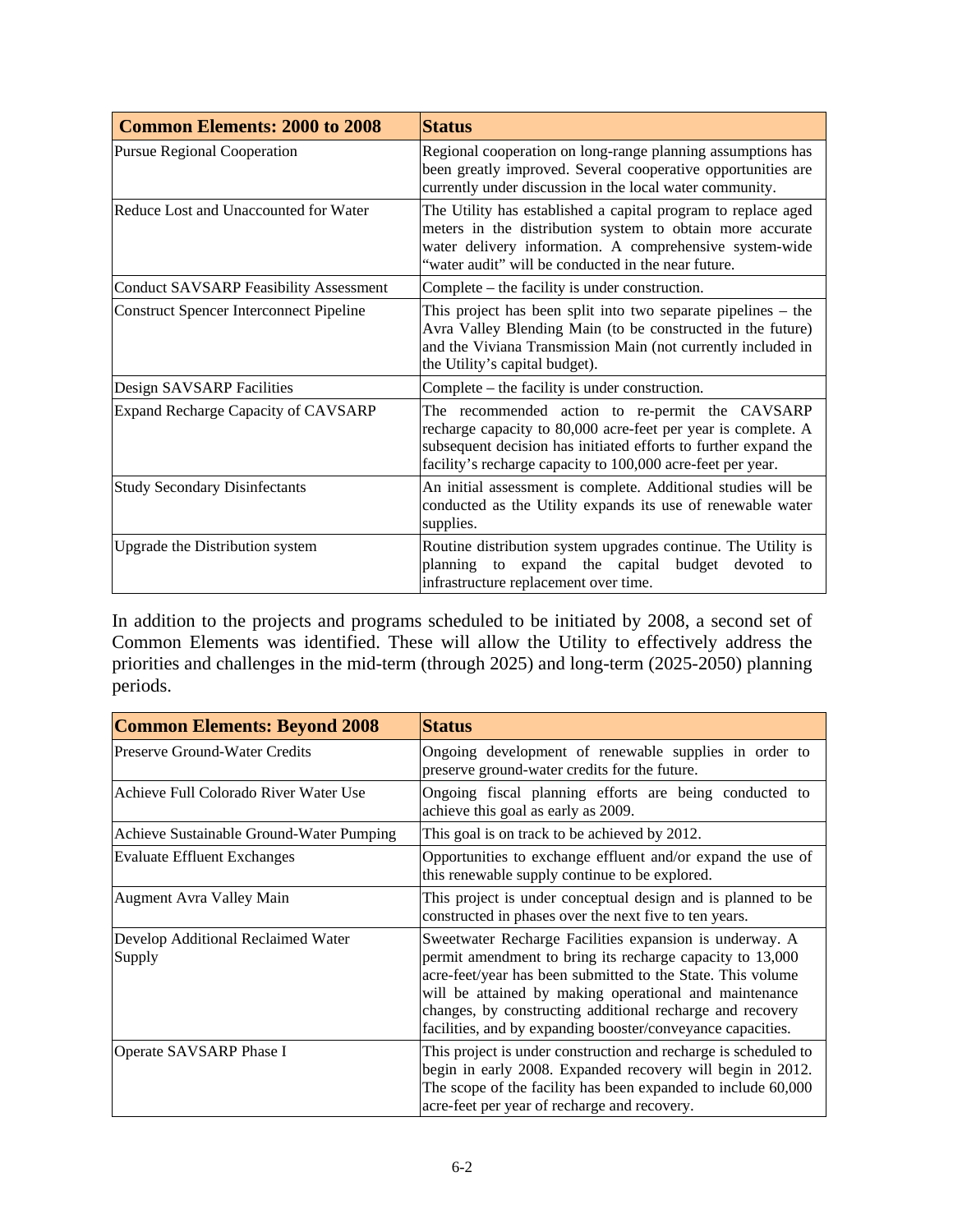The process of making the critical decisions is underway, but these Elements can only be initiated when issues are resolved and direction is provided.

#### **DECISION POINTS**

*Water Plan: 2000-2050* outlined four critical decisions to be made at two key points in time: 2006 and 2014. Since the plan was released in 2004, the Utility has focused primarily on resolving the first decision and has conducted a reassessment of the need, timing, and format of the others. The basic rationale underlying the original choices remains valid, but the schedule of the latter decisions has been revised in order to account for changing circumstances, new population projections, and new planning assumptions. In this update, the first decision point is projected to occur in 2008, and the second may occur by 2014 or as late as 2027. Any significant change in population projections, water policy, and/or planning assumptions could also change the time in which decision points will occur and perhaps even the substantive issues associated with those decisions.

#### **Decision Point 2008**

In *Water Plan: 2000-2050*, the first two resource-management decisions pertained to the use of Colorado River water; these decisions were originally projected to be made in 2006. The first decision was concerned with the long-term mineral content of the Clearwater blend of ground water and recharged Colorado River water. The second decision focused on whether the Utility should consider bringing a surface (direct) water treatment plant into service for a portion of the City's current Central Arizona Project allocation.

To develop support information to address the decision on long-term mineral content, Tucson Water launched *Decision H2O* and it has since been the subject of wide-spread public discussion. The scope of *Decision H20* has included information review, extensive technological research, cost estimating, environmental impact projections, and public dialogue. Data collection and the accompanying assessment are in process with the expectation that a final decision will be made by the Mayor & Council in 2008. The current status of *Decision H2O* is discussed in Appendix E.

Since issuing *Water Plan: 2000-2050* in 2004, issues associated with the decision on the treatment plant have evolved in response to the changing planning environment. As originally conceived, this decision was centered on how best to bring the remaining balance of the City's unused Colorado River water allocation into service. The choice was either to rely on recharge and recovery or to incorporate an element of surface treatment by reconstituting the Hayden-Udall Treatment Plant. A study was conducted by Malcolm Pirnie (2007) which evaluated the two options. The study concluded that relying on recharge and recovery provided Tucson Water with greater operational performance and planning flexibility at less cost. In addition, drought-related discussions over the past few years as well as recent projections indicate that a worst-case shortage declaration on the Colorado River may occur sooner than previously predicted and before the Hayden-Udall Treatment Plant could be reconstituted. Due to the uncertainty and potential urgency regarding a possible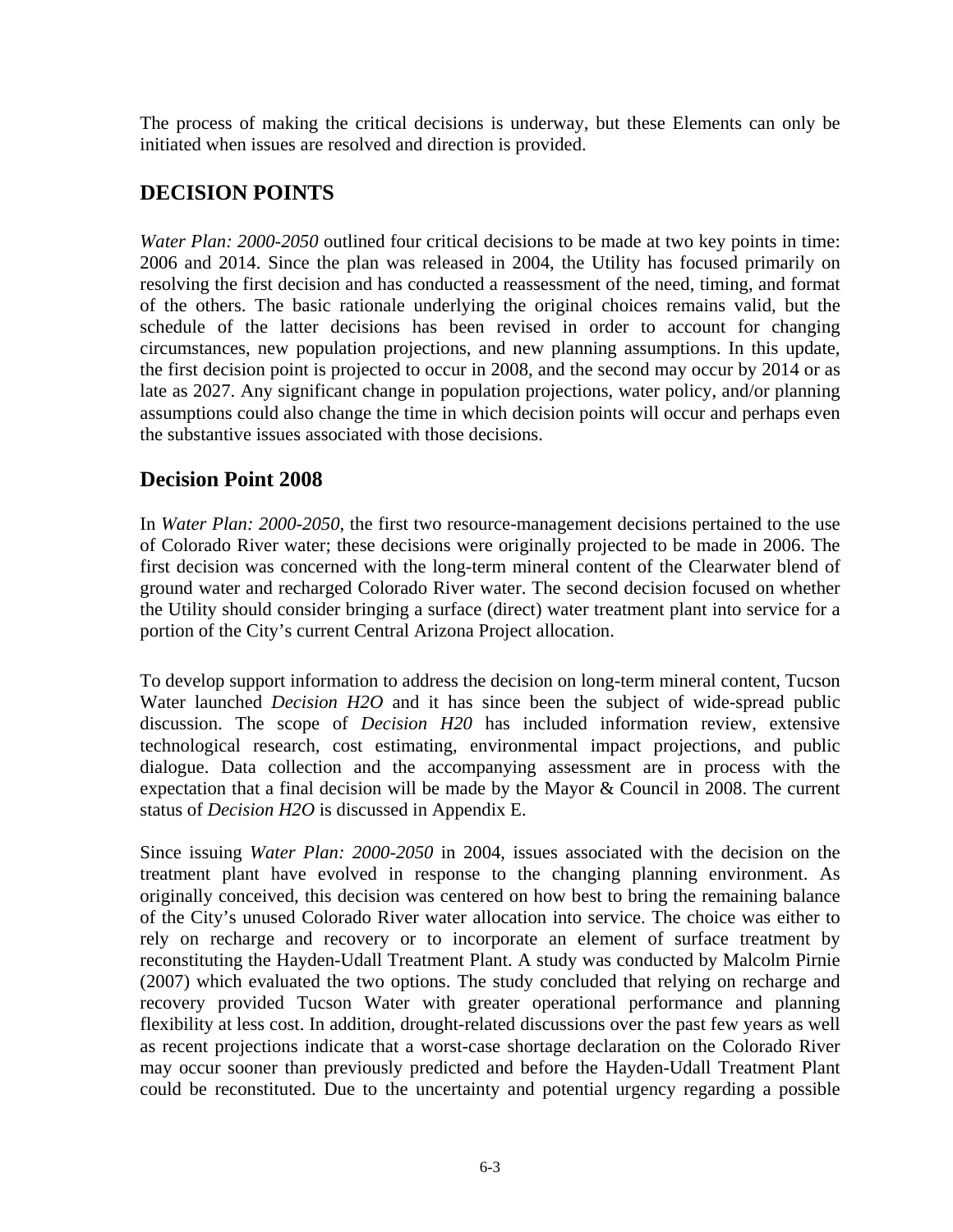early declaration of shortage, Tucson Water moved forward with the following near-term initiatives in order to develop sufficient facility capacity to fully utilize the City's entire Central Arizona Project allocation as early as 2009:

- Expansion of the recharge and recovery components at the CAVSARP facility;
- Expansion of the recharge capacity of the first phase of SAVSARP; and
- Maximum utilization of the Pima Mine Road Recharge Project.

Building upon the proven success of the recharge and recovery approach, this decision has virtually eliminated the near-term uncertainty associated with having sufficient capacity in place to fully utilize the City's Central Arizona Project allocation prior to a shortage declaration. Nonetheless, the role of a surface (direct) treatment plant remains a potentially viable option as the range of possible futures evolve and new supply opportunities develop.

#### **The Next Decision Point**

In *Water Plan: 2000-2050*, the year 2014 was originally specified as the second critical decision point which focused on decisions associated with maximizing the paper-water and/or wet-water benefits of effluent reuse. With the updated assumptions of projected supply and demand, this Decision Point has been modified and may occur by 2014 or possibly as late as 2027. By the time this next decision point is reached, Tucson Water will need to have formulated its plans for bringing additional sustainable and/or non-renewable water supplies into use in order to update the City's Assured Water Supply (AWS) designation.

This next decision point will focus on how best to proceed with utilizing its available water resources. These include those that are already on hand as well as potentially new renewable supplies that would have to be imported into the area. In this process, Tucson Water will lay the groundwork for the next extension of the City's AWS designation. The options to be explored by the next decision point include the following both individually and in combination:

- 1. Acquire additional Central Arizona Project water;
- 2. Acquire higher priority rights to main-stem Colorado River water;
- 3. Import ground water from other basins in Arizona;
- 4. Initiate "full credit" effluent water banking in the Utility's service area; and/or
- 5. Exhaust the City's reserve of ground-water credits

In addition, other potential options to augment existing supplies such as seawater desalination and potential water exchanges may be possible in the future but such opportunities will most likely be the subject of decision points many decades further out in time.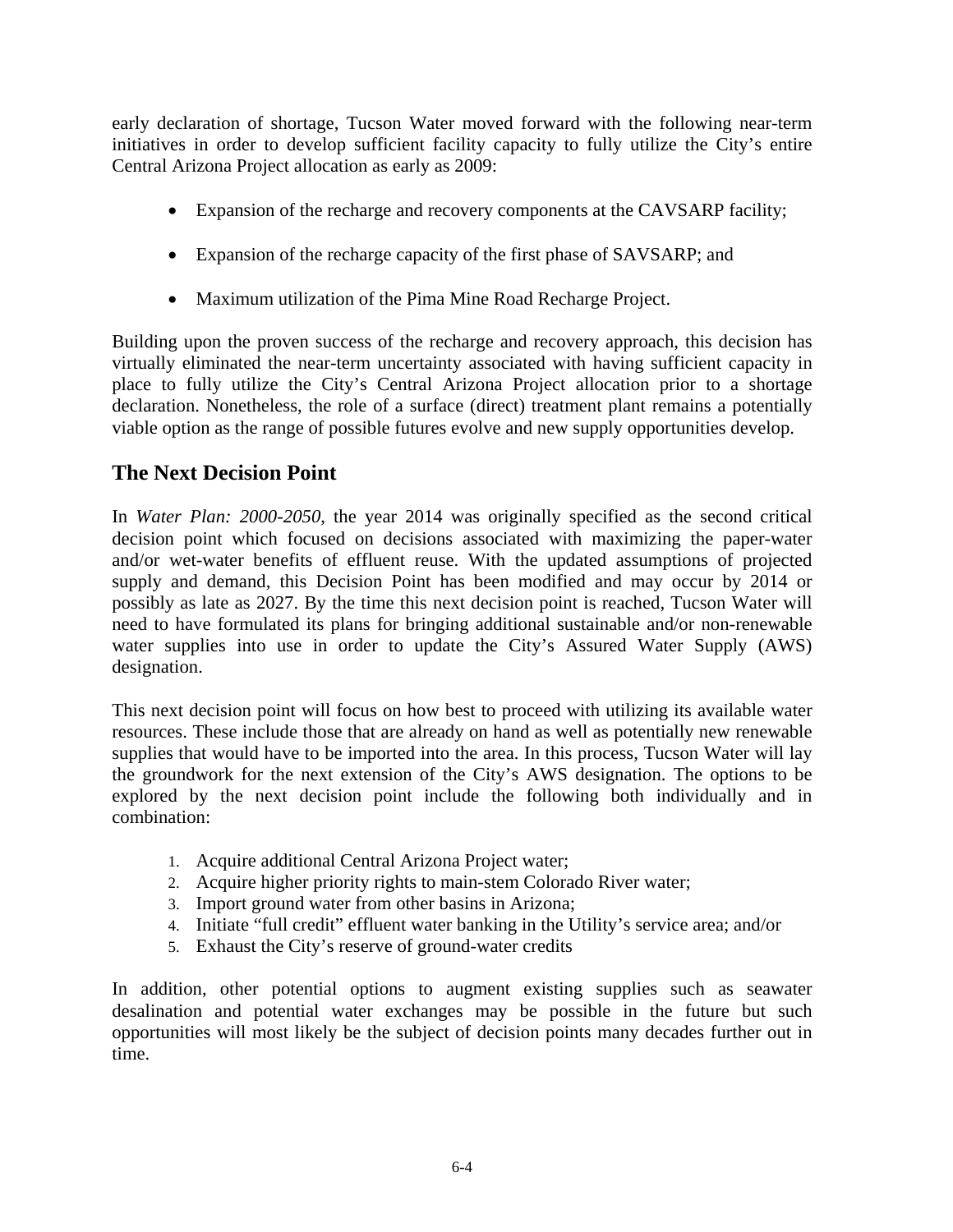Bullets #1, #2, and #3 all depend on the Central Arizona Project aqueduct to import new water supplies to Tucson Water's service area. As a result, the current role of CAWCD as operator of the 336-mile long Central Arizona Project system and its potential role as water broker for Maricopa, Pinal, and Pima Counties will likely prove critical in Tucson Water's efforts to augment its existing supplies with imported renewable resources. Intra-state discussions are on-going but it is unclear if and when such a new institutional arrangement will be in place to facilitate reallocations and water transfers. It is possible that imported resources may be available by 2014 but it could be later. Prudent planning dictates that all supply options be considered in the interim given the uncertainty.

The only local water resources currently available in the mid term are the City's effluent entitlement (Bullet #4) and the City's non-renewable reserve of ground-water credits (Bullet #5). The City's effluent entitlement is the only locally generated, renewable supply available to the Utility to support sustainable growth. Expanded use of effluent through marked increases in reclaimed water utilization and/or long-term full-credit banking would augment Tucson Water's renewable water supply portfolio and would further extend in time the availability of its reserve of ground-water credits. This option could ensure the City's ability to sustainably extend its wet-water supplies and its AWS designation for many years while preserving the City's non-renewable reserve of ground-water credits for their preferred purpose—as a transitional supply to be prudently debited while making preparations to acquire or develop the next renewable supply.

Without further developing the City's effluent resources and/or importing additional supplies in the mid term, the City's only option to extending its AWS designation would be to exhaust its reserve of ground-water credits. Although this action would allow the City to further extend its AWS designation for many years and in some scenarios for decades, it would be an unsustainable response to an immediate supply need which could reduce the Utility's planning flexibility in future years. If the ground-water credits were fully utilized to extend the City's AWS in the mid and longer terms, it would be in the City's interest to make arrangements with others (potentially with CAWCD) to import additional renewable supplies, develop its local effluent resources, and implement more aggressive demandmanagement measures to support sustainable growth in future years. As the Next Decision Point approaches, Tucson Water will provide status updates regarding the need to acquire and/or develop the next renewable supply to meet the projected water demand of anticipated growth.

#### **PROJECTED DEMAND AND RESOURCES**

The choices associated with the critical decisions to be made in 2008 and the Next Decision Point after that will help determine how the Utility's water resources will be utilized in future years. They will also affect how quickly Tucson Water will use its available water supplies, how demand may be managed in the future, and how additional wet-water supplies may be developed over time. The water-resource implications of the four demand scenarios discussed in Section Three illustrate how changes in the two critical planning variables could impact resource utilization and the City's AWS designation in future years.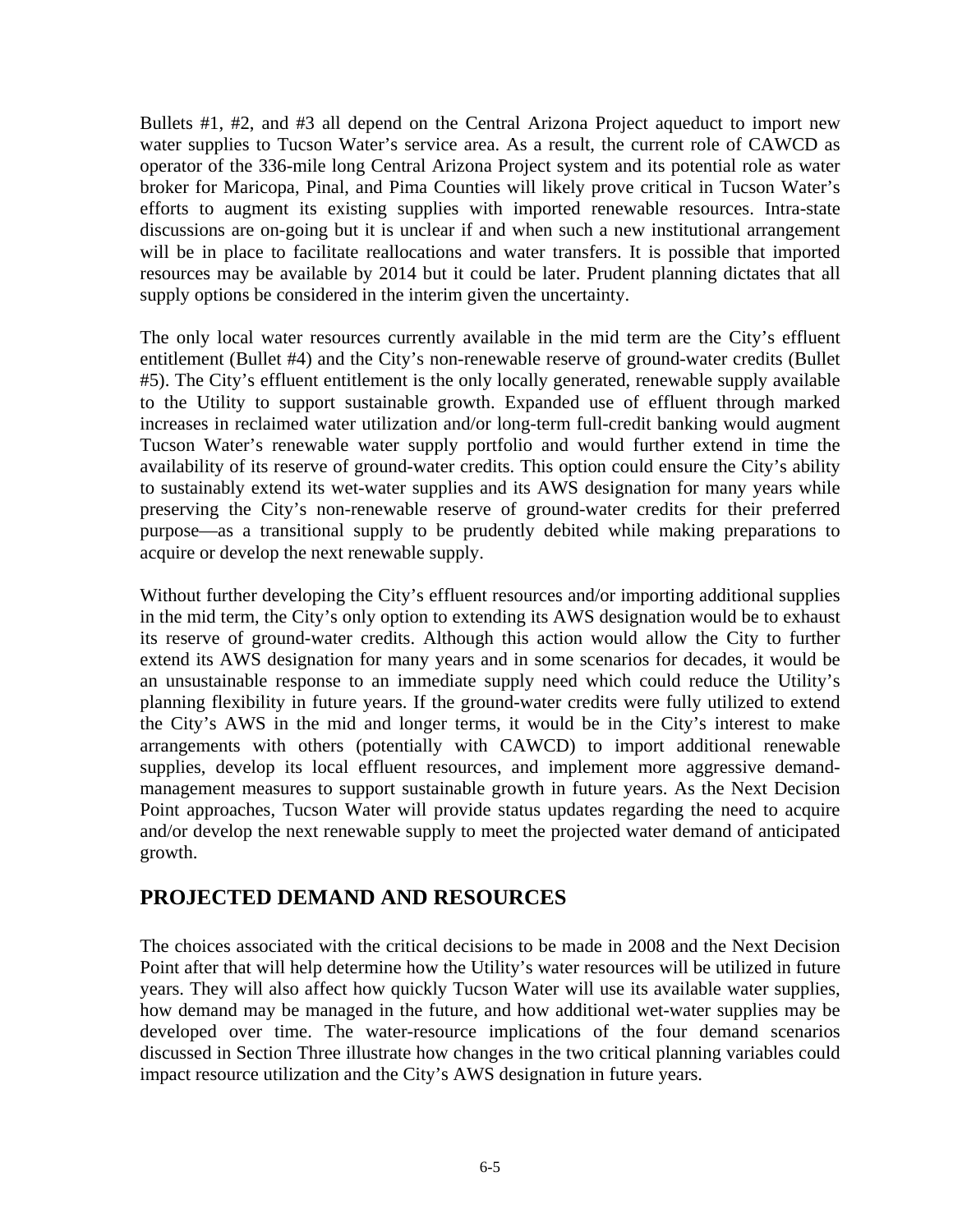#### **Resource-Utilization Commonalities**

Despite the key differences associated with *Demand Scenarios A* through *D*, the four share common resource-utilization assumptions and these are highlighted below:

- Reclaimed-water use will on average offset at least nine percent of the total projected annual water demand through 2050;
- Potable demand will be met in the near term through decreasing dependency on ground-water pumping and increasing reliance on renewable Colorado River water;
- Incidental Recharge refers to aquifer recharge which occurs after the Utility accesses its water sources for supply and constitutes four percent of Tucson Water's annual total demand;
- The City's entire Central Arizona Project allocation will be recovered before the Utility's contracted CAGRD ground-water replenishment volume of up to 12,500 acre-feet per year is utilized;
- The point in time at which renewable water resources associated with imported Colorado River water, Incidental Recharge, and the City's CAGRD contracted volume are fully utilized varies depending on the unique combination of assumptions represented by each of the four scenarios.

Additional background information and the rationales underlying each of the four water demand scenarios are provided in Sections Two and Three in this Update.

### *Scenario A –* **Increased Demand Management in the Obligated Area**

In addition to decreasing future demand by limiting the Utility's service area expansion to the Obligated Area, this scenario is predicated on the assumption that the Utility's potable GPCD would gradually be reduced by ten percent by 2030. It is assumed that this reduction in per capita demand would be achieved by implementing more aggressive demand-management measures beyond those already in place.

Review of Figure 6-1 provides a view of how the Utility's resource utilization plan is projected to occur under *Scenario A*. The Utility's total water demand is projected to increase from 128,141 acre-feet in 2000 to approximately 180,000 acre-feet in 2030 and to about 215,000 acre-feet by 2050. This projected increase in water demand over time is the smallest of the four scenarios.

Under this scenario, projected potable demand would exceed the sum of the City's annual Central Arizona Project allocation, its Incidental Recharge increment, and its annual CAGRD contracted volume by about year 2032. However, Tucson Water would still have available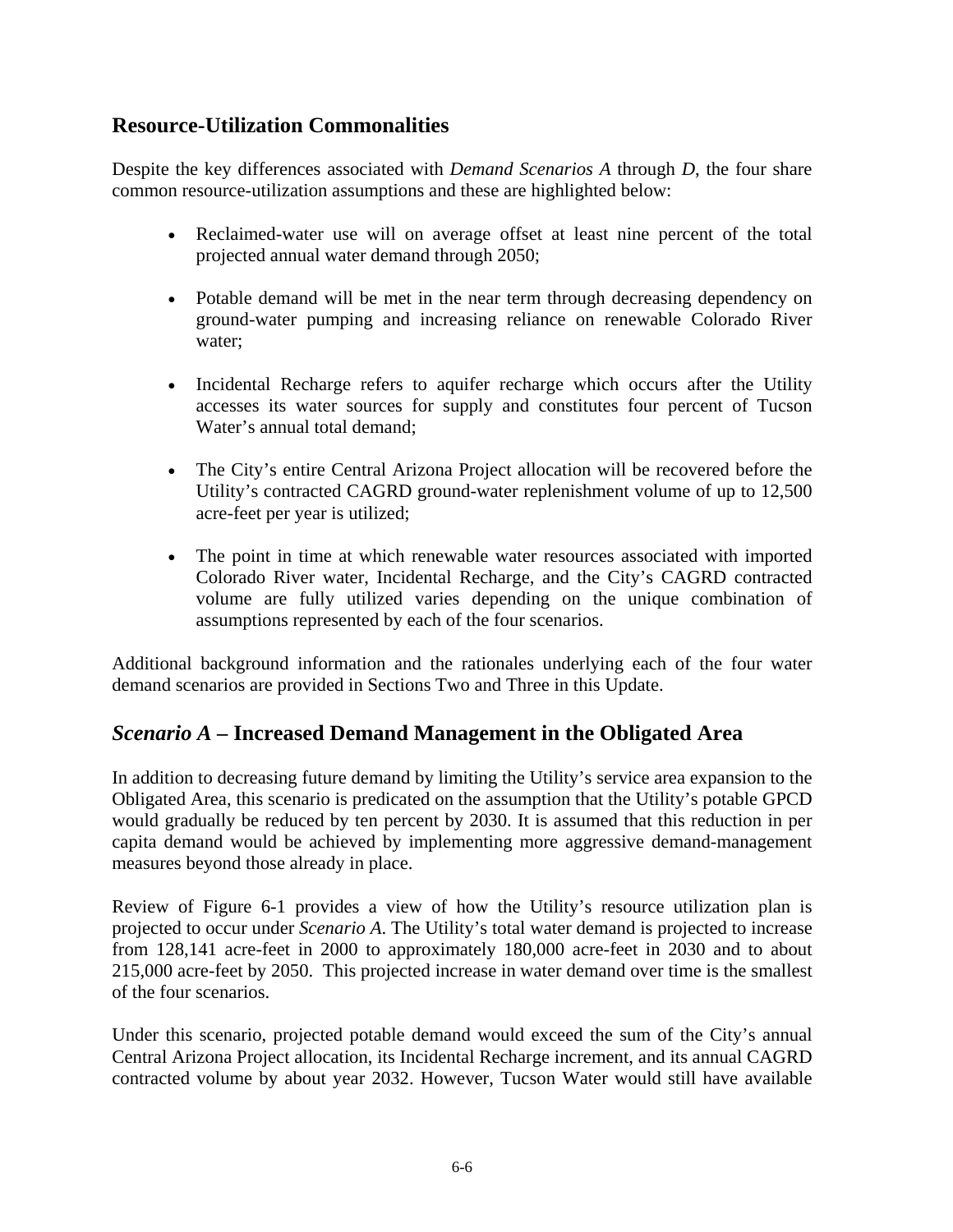after 2032 the balance of its renewable effluent resources not committed to the Utility's reclaimed water system and much of its reserve of non-renewable ground-water credits.

The City could extend its AWS designation to about 2050 by depleting its reserve of groundwater credits; instead, Tucson Water recommends these credits be preserved as long as possible to provide planning flexibility for the future. It is more prudent to use these credits as short-term transitional supplies while additional renewable supplies are being acquired and/or developed.



**Figure 6-1:** Scenario A, Projected Demand and Water Resource Utilization: 2000-2050.

Tucson Water recommends that the resource planning priority be placed on developing additional renewable resources such as the City's effluent supplies, additional imported supplies or a combination of both. In this manner, new growth after 2032 would become more hydrologically sustainable and the City's AWS designation could be extended well beyond the planning horizon of *Water Plan: 2000-2050*. Of the four future scenarios analyzed, *Scenario A* delays the need to develop or acquire additional renewable supplies furthest into the future and maximizes planning flexibility to deal with future uncertainties.

#### *Scenario B –* **No Increased Demand Management in the Obligated Area**

In addition to limiting future demand to within the Obligated Area, this scenario adopts the assumption that the Utility's potable GPCD would remain constant at 163 through 2050 thus assuming a lack of further investment and/or community support for further demandmanagement activities. Review of Figure 6-2 provides a snapshot of how the Utility's resource utilization is projected to occur under *Scenario B*. Tucson Water's total water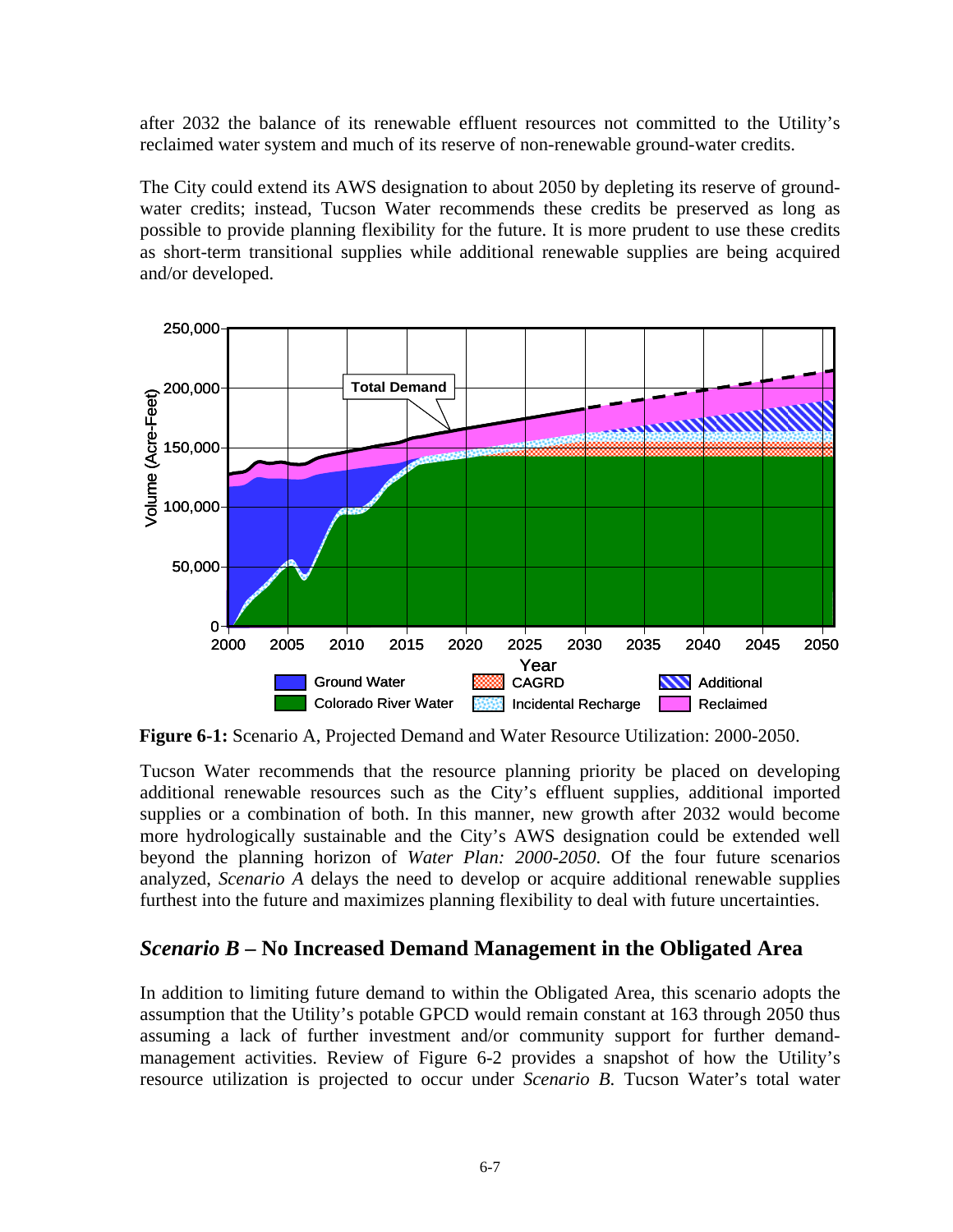demand is projected to increase from 128,141 acre-feet in 2000 to approximately 200,000 acre-feet in 2030 and to about 235,000 acre-feet by 2050.

Review of Figure 6-2 indicates that projected potable demand would exceed the sum of the City's annual Central Arizona Project allocation, its annual Incidental Recharge increment, and its annual CAGRD contracted volume by about year 2022—ten years earlier than in *Scenario A.* As noted previously, Tucson Water would still have available after 2022 the balance of its renewable effluent resources not already utilized in the Utility's reclaimed water system and most of its reserve of non-renewable ground-water credits.



**Figure 6-2:** Scenarios B & C, Projected Demand and Water Resource Utilization: 2000-2050.

The City could extend its AWS designation to about 2035 by depleting its reserve of groundwater credits. Consistent with *Scenario A*, Tucson Water recommends these credits be preserved as long as possible to provide planning flexibility for the future. It is more prudent to use these credits as short-term transitional supplies while additional renewable supplies are being acquired and/or developed.

Tucson Water recommends that the resource-utilization priority be placed on developing additional renewable resources such as the City's effluent supplies, additional imported supplies or a combination of both. In this manner, new growth after 2022 would become more hydrologically sustainable and the City's AWS designation could be extended even further. Of the four future scenarios analyzed, *Scenario B* only moderately delays the need to develop or acquire additional renewable supplies and provides limited planning flexibility.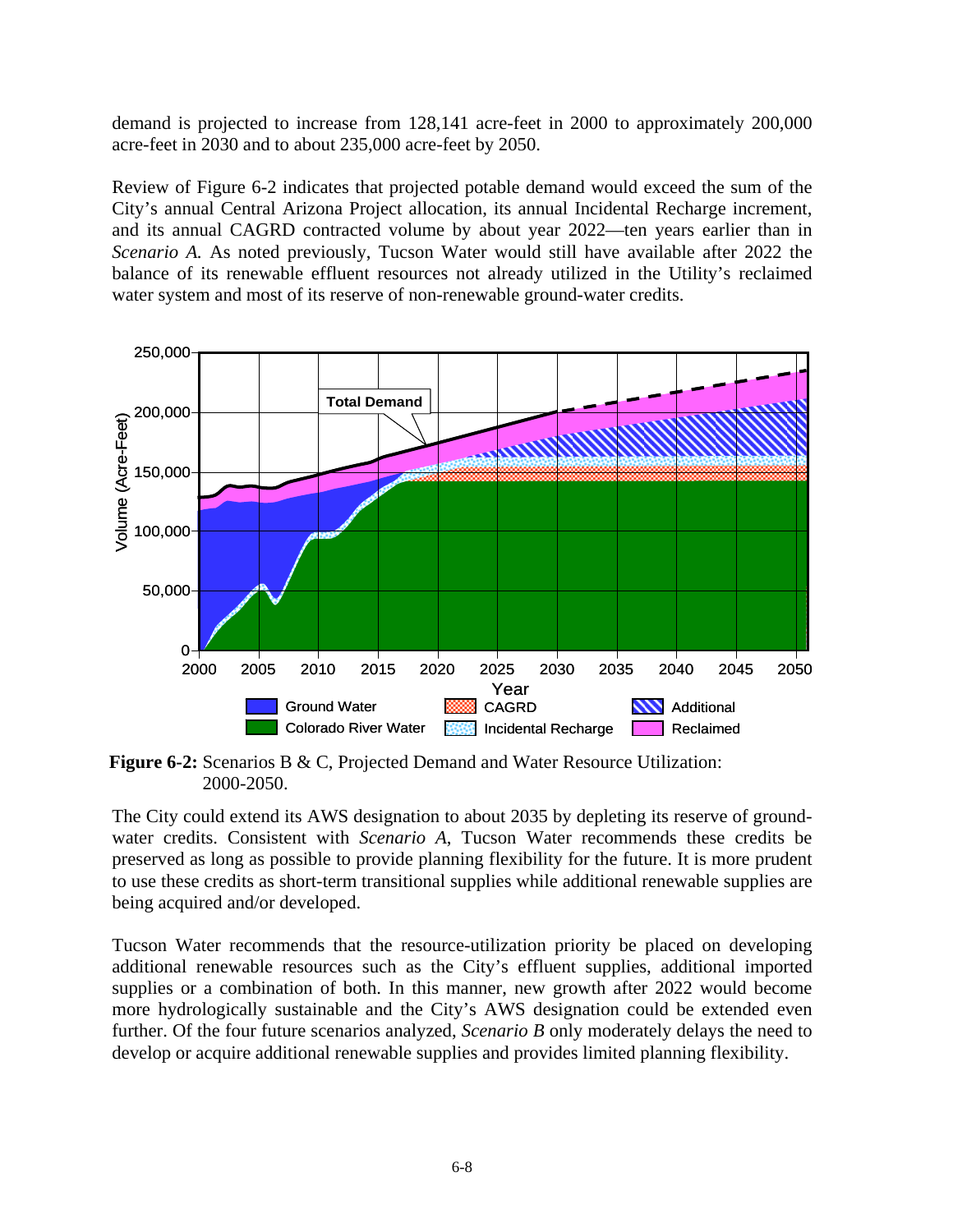#### *Scenario C* **– Increased Demand Management in the Potential Service Area**

*Scenario C* assumes that Tucson Water's ultimate service area would coincide with the larger Potential Service Area. This scenario also assumes that the Utility's potable GPCD would gradually be reduced by ten percent by 2030. The Utility's total water demand is essentially the same as shown for *Scenario B* in Figure 6-2. This means that *Scenario C* would also exceed the sum of the City's entire annual Central Arizona Project allocation, its Incidental Recharge increment, and its annual CAGRD contracted volume by about year 2022. Similarly, the City could extend its AWS designation to about 2035 by depleting its reserve of ground-water credits. The same water-resource utilization strategy previously discussed for *Scenario B* would apply to *Scenario C*. Again, this scenario would only moderately delay the need to develop or acquire additional renewable supplies and provides limited planning flexibility.



*Scenario D –* **No Increased Demand Management in Potential Service Area** 

**Figure 6-3:** Scenario D, Projected Demand and Water Resource Utilization: 2000-2050.

*Scenario D* is based on the conservative demand assumptions used in *Water Plan: 2000- 2050*. *Scenario D* assumes that Tucson Water's future area of service is the larger Potential Service Area and that the Utility's potable GPCD remains constant at 163 through 2050. The Utility's total water demand is projected to increase to approximately 220,000 acre-feet per year by 2030 and about 255,000 acre-feet by 2050.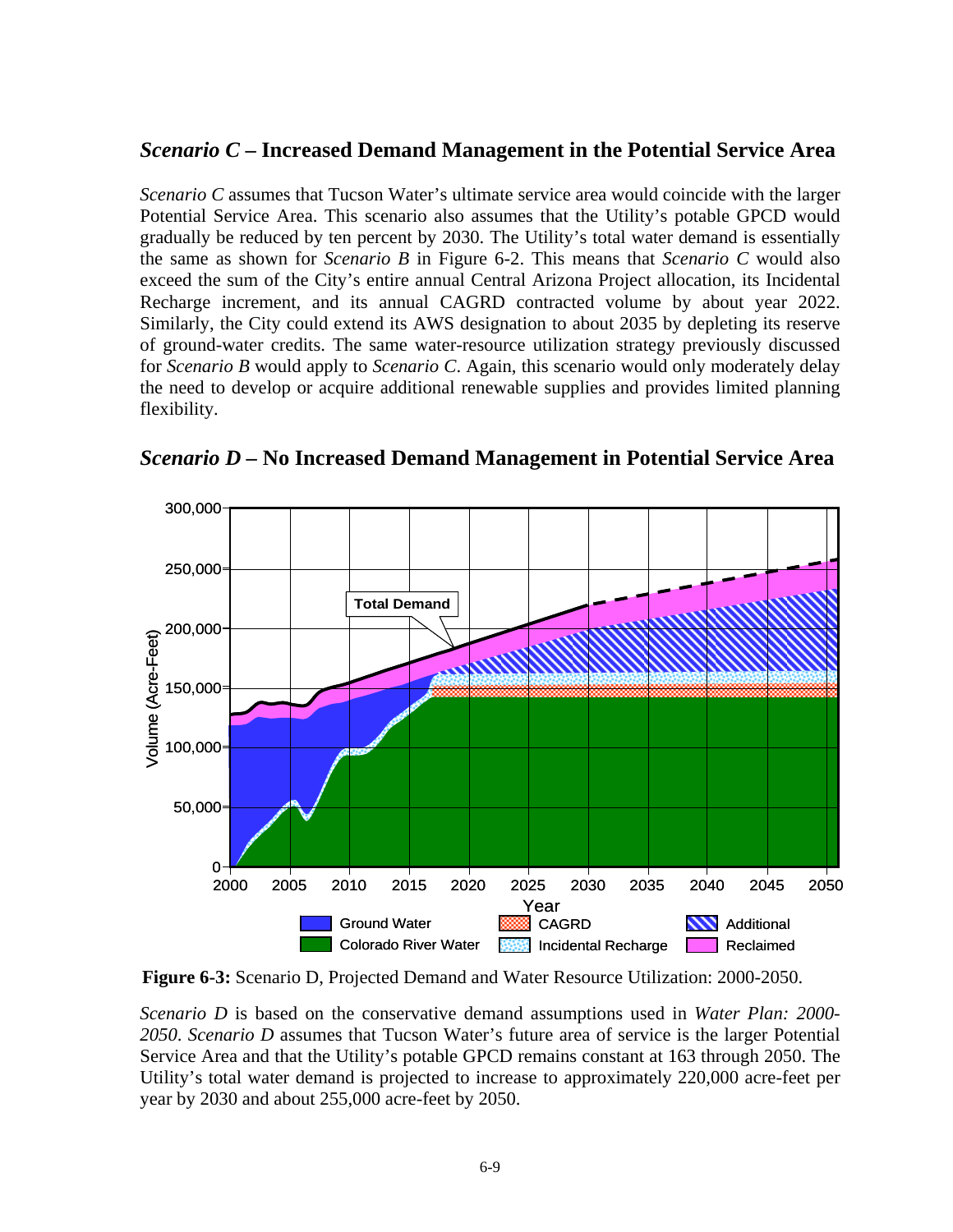Review of Figure 6-3 indicates that projected potable demand would exceed the sum of the City's annual Central Arizona Project allocation, its Incidental Recharge increment, and its annual CAGRD contracted volume by about 2017. Tucson Water would still have available beyond 2017 the balance of its renewable effluent resources and most of its reserve of nonrenewable ground-water credits.

The City could extend its AWS designation to about 2025 by depleting its reserve of groundwater credits; instead, Tucson Water recommends these credits be preserved as long as possible to provide planning flexibility for the future. It is more prudent to use these credits as short-term transitional supplies while additional renewable supplies are being acquired and/or developed.

Tucson Water recommends that the resource planning priority be placed on developing additional renewable resources such as the City's effluent supplies, additional imported supplies or a combination of both. In this manner, new growth after 2017 would become more hydrologically sustainable and the City's AWS designation could be extended further out in time. Of the four future scenarios analyzed, *Scenario D* is the least able to delay the need to develop or acquire additional renewable supplies and provides the least planning flexibility with which to deal with future uncertainties.

### **WHAT LIES AHEAD**

The water-resource opportunities, critical decision points, and conservation impacts described in this section are graphically summarized on Figure 6-4, a conceptual planning timeline which extends from 2000 to 2050. From 2000 to 2010, Tucson Water's primary focus is to fully utilize its annual CAP allotment before a shortage on the Colorado River is declared. To provide a solid foundation for a sustainable water future, Tucson Water must bring its full allocation of Colorado River water into use as early as 2009. The outcome of *Decision H2O* will determine if the Utility must bring an enhanced treatment plant into operation.

Beyond 2010, the community faces the challenge of determining its long-term water future. The Utility fortunately is not limited to exhausting its reserve of ground-water credits to extend its AWS designation to meet the needs of anticipated growth. Tucson Water has a number of potential opportunities to acquire or develop additional water supplies. These potential opportunities have been discussed in detail in this section and summarized on Figure 6-4.

Assuming either *Scenario B, C, or D* is the most representative portrayal of future demand, it is currently projected that the Utility would need to have a plan in place to acquire/develop additional supplies by about 2014 or 2017 in order to preserve its ground-water credits for the longer term. This would coincide with the time by which the Next Decision Point would occur.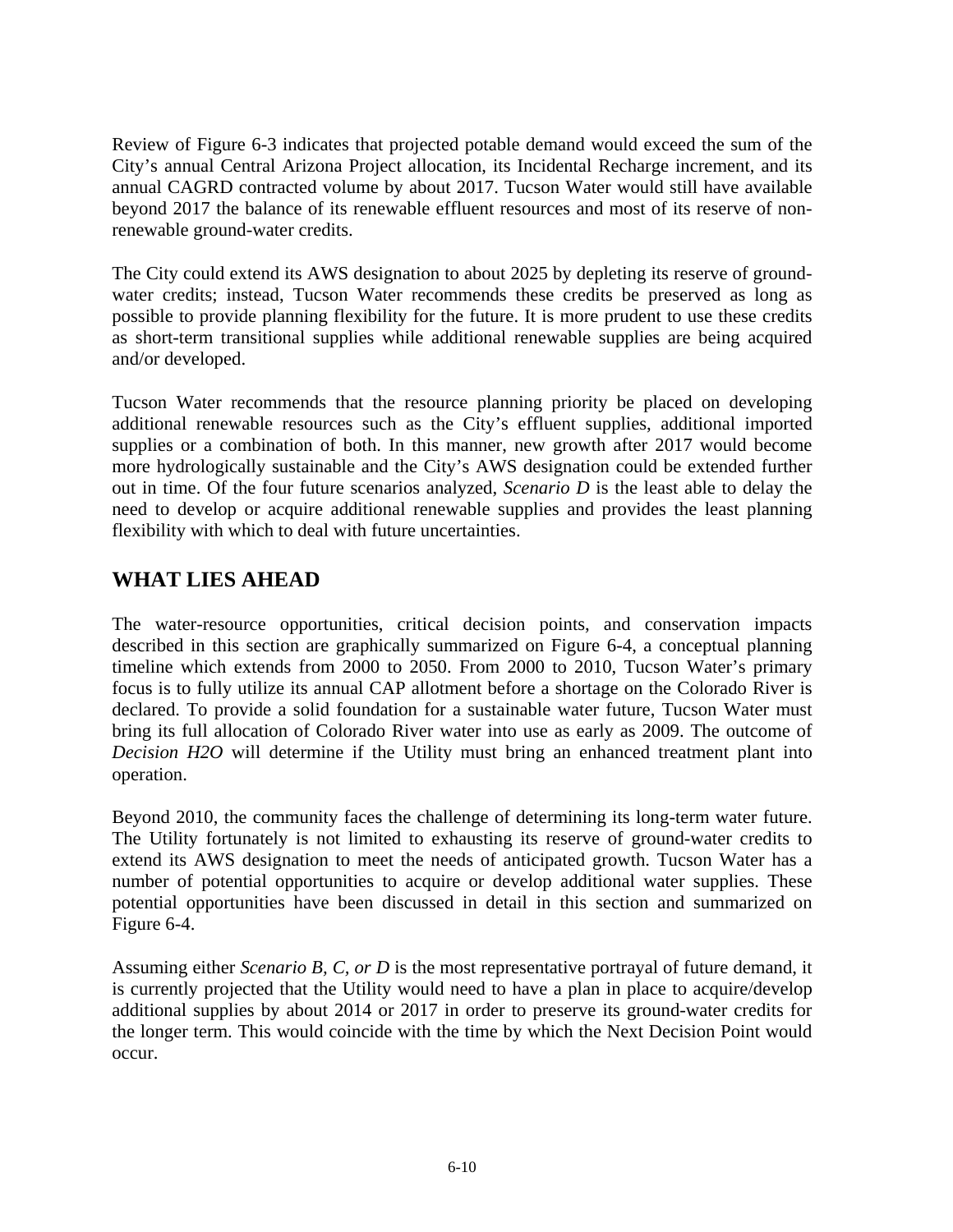In contrast, if *Scenario A* more closely approximates future water demand, Tucson Water would need to have a plan to acquire/develop additional supplies in place by about 2027. Under *Scenario A*, this would be the approximate time of the Next Decision Point by which direction would be required. If additional renewable supplies are made available for use, the limit of the Utility's hydrologically sustainable water supply for new growth can be ensured and even extended beyond 2050.

How far this threshold can be extended into the future will depend on the areal extent of Tucson Water's future service area, whether there is a commitment to invest in additional, more aggressive demand-management measures, and the volume of additional renewable resources that the Utility is able to develop locally and/or import into the Utility's service area.